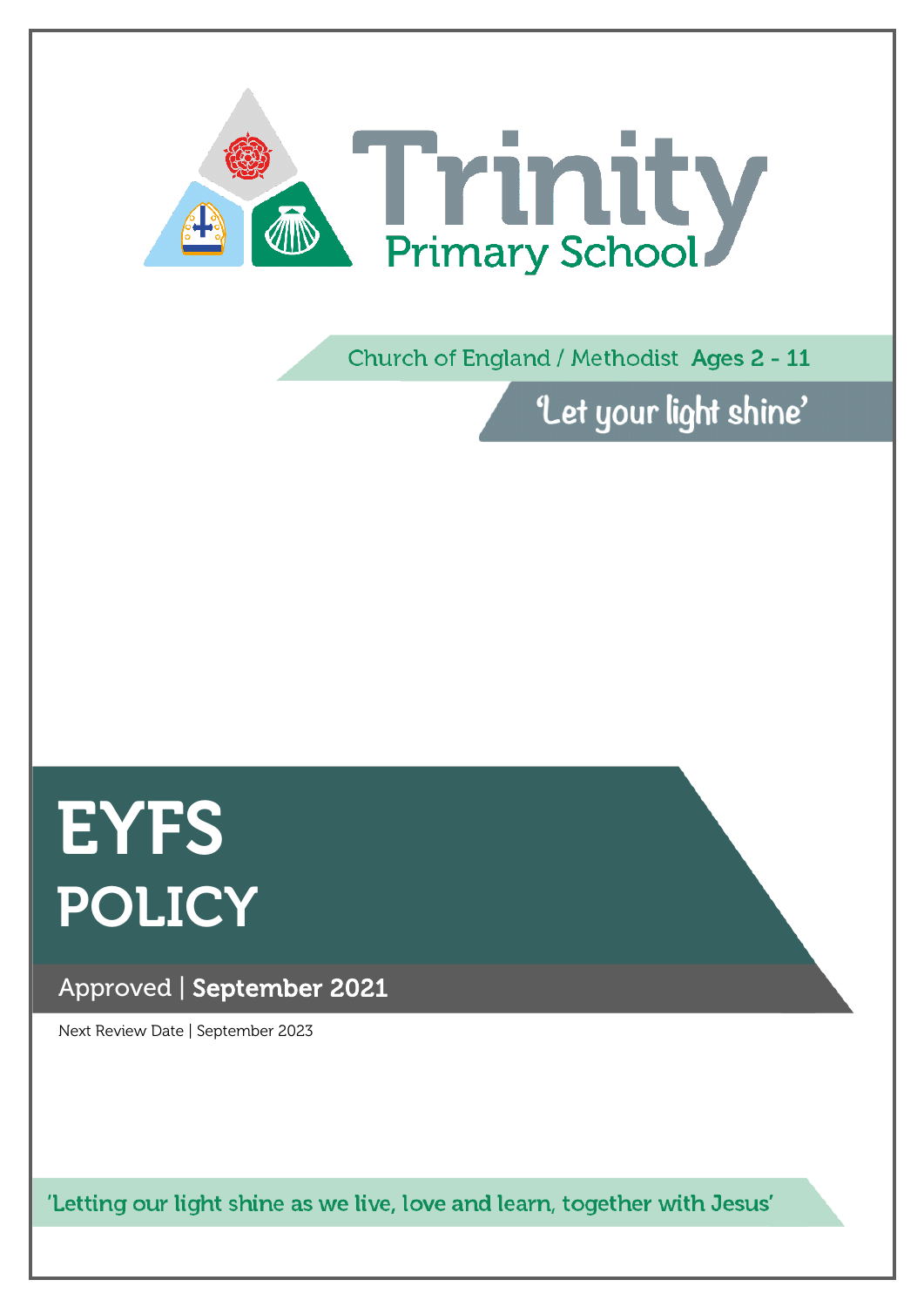## Introduction

The Early Years Foundation Stage (EYFS) applies to children from birth to the end of the academic year in which a child has their fifth birthday. Our school admits children from the age of 2 (Seedlings), 3 (Sunflowers) and 4 (Reception)

### Intent

We follow the *Statutory Framework for the Early Years Foundation Stage* which outlines the standards that school and childcare providers must meet for the learning, development and care of children from birth to 5.

#### The vision for Early Years at Trinity:

"We want our children to enjoy coming to school, for them and their families to be members of our school community, while equipping them with the knowledge, skills, interests, passions and attributes for the next part of their education.

We firmly believe in the value of learning through play. Children learn best when they are thoroughly engaged in high quality play. Children's play is supported by highly skilled adults who know how and when to move children on in their learning and development.

In addition, we endeavour to give children daily opportunities to experience awe and wonder of the world in which they live. We broaden their experiences by celebrating festivals such as Diwali, Hanukkah and Chinese New Year. We take the children out of school to introduce them to new places and people. We provide healthy snacks and children are physically active every day. Every Early Years practitioner understands the vital role they play in increasing the vocabulary of the children. Our environments are 'word rich' and stories are read aloud to children by adults who love reading to them."

Trinity EYFS Team September 2021

## Implementation

#### Teaching and Learning Style

Our policy on teaching and learning defines the features of effective teaching and learning throughout our school. These features equally apply to teaching and learning in the EYFS.

Within the EYFS the development of a holistic learner is recognised based on the premise that each person finds identity, meaning, and purpose in life through connections to the community, to the natural world, and to humanitarian values such as compassion.

#### Teaching in the EYFS:

- **>** Has a carefully planned curriculum which aims for all children to achieve the Early Learning Goals by the end of the EYFS.
- **>** Involves creating adult and child-initiated opportunities that will encourage children to explore, create, investigate, rehearse, practise, repeat and discover.
- **>** Involves developing Characteristics of Effective Learning.
- **>** Uses a multi-sensory, fun play-based approach.
- **>** Shows awareness of the different ways and rates by which children develop and learn; that there are many factors affecting achievement including ability, emotional state, age and maturity, and how this informs teaching strategies.
- **>** Has a high expectation of children's behaviour and attainment.
- **>** Recognises the importance of emotional well-being.
- **>** Is outside as much as possible ensuring children take ownership of their learning.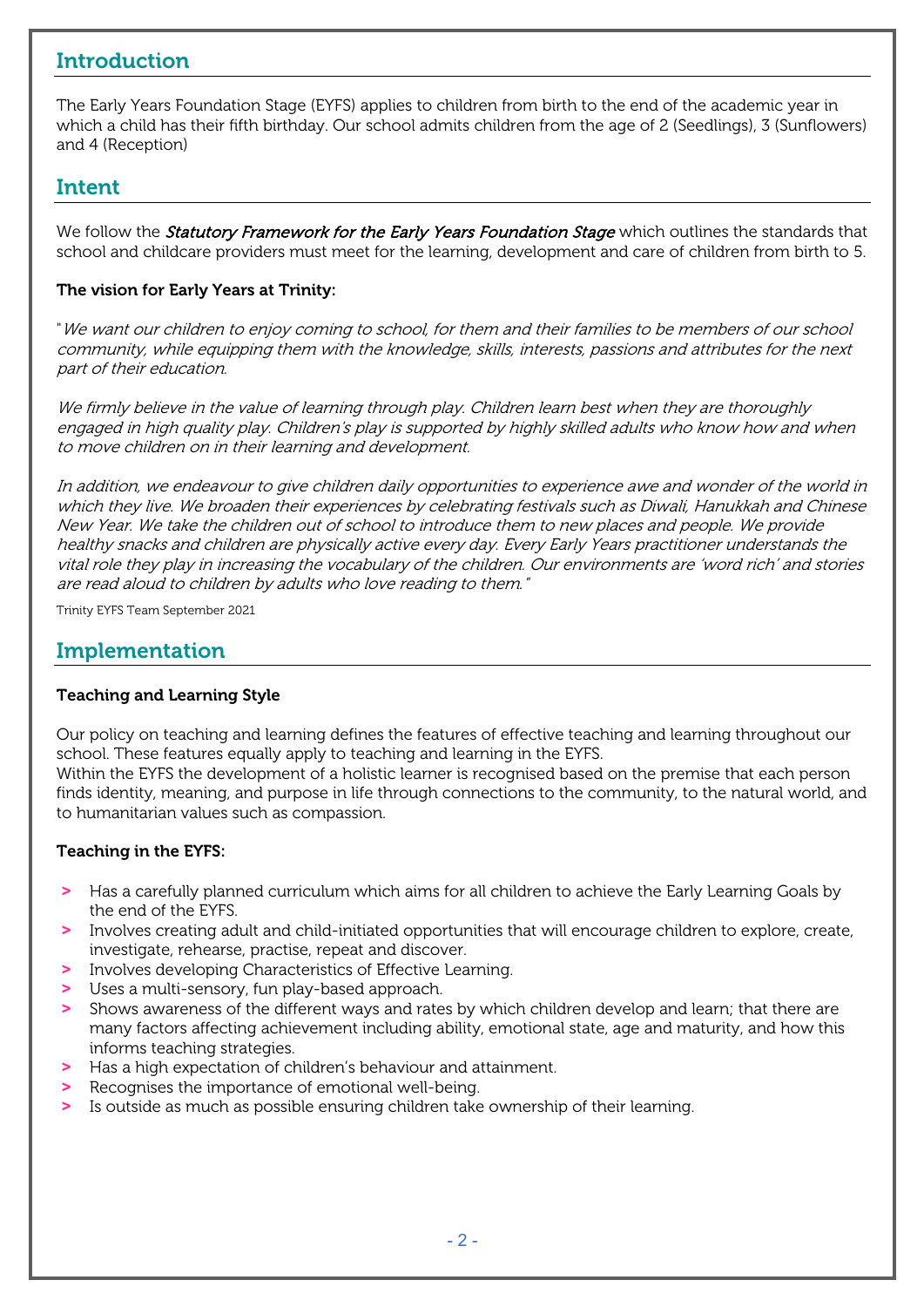#### Learning in the EYFS

Through a comprehensive induction programme from home to nursery and/or from a child's nursery setting to our reception class we ensure prior learning and development is valued and the transition into school is supported. We encourage cross-curricular links to ensure a seamless transition into Key Stage One by building on previous experiences and planning those for the future.

In the EYFS children are learning when they:

- **>** Collaborate and learn from one another through shared experiences.
- **>** Are supported to set their own challenges in their physical environment and in their learning.
- **>** Access resources independently.
- **>** Use their senses to explore and investigate.
- **>** Develop persistence and positive attitudes to learning as detailed in the Characteristics of Effective Learning.

#### Play in the EYFS

We highly value play and the learning it brings. Anyone who has observed play for any length of time will recognise that, for young children, play is a tool for learning.

Through play children explore and develop learning experiences, which help them make sense of the world. They practise and build up ideas, learn how to control themselves and understand the need for rules thereby developing emotional resilience and self-regulation.

Children have the opportunity to think creatively, and problem solve alongside others. They express fears or relive anxious experiences in controlled and safe situations as well as re-enact positive experiences building self-awareness and self-esteem.

#### Inclusion in the EYFS

In consultation and working collaboratively with parents/guardians the school's Special Educational Needs Co-ordinator (SENCo) will lead on provision for children who may experience barriers to their learning, which may relate to sensory or physical impairment, learning difficulties or emotional or social development in line with the Special Educational Needs (SEN) Code of Practice (2014) and the school's SEN/Inclusion Policy.

We aim to meet the needs of all our children by: -

- **>** Setting realistic and challenging expectations. We aim for all children to achieve the Early Learning Goals by the end of the EYFS. We achieve this by planning for different learning styles, children with special educational needs, children who are more able, children with disabilities or medical needs, children from all social and cultural backgrounds as well as children with diverse linguistic backgrounds.
- **>** Providing a safe and supportive learning environment in which the contributions of all children are valued.
- **>** Using resources, which reflect diversity and are free from discrimination and stereotyping which all children have equal access to.
- **>** Monitoring children's progress and providing support where necessary, within the resources available to the school. This may include a phased transition programme dependant on a child's specific SEN needs.
- **>** Providing specific targets detailed in Individual Support Plans (ISP) and following external therapy or support programmes of work such as Speech and Language.
- **>** Working collaboratively with families or carers, the SENCo and other professionals such as Speech and Language Therapists, Educational Psychologists and Specialist Inclusion Teachers.

#### The EYFS Curriculum

The EYFS is statutory and is important in its own right as a basis for developing essential skills such as listening, speaking, persistence and collaborating with each other. The three prime areas cover the knowledge and skills which are the foundations for future progress, and which are applied and reinforced by the specific areas. All areas of learning are equally important and are interlinked.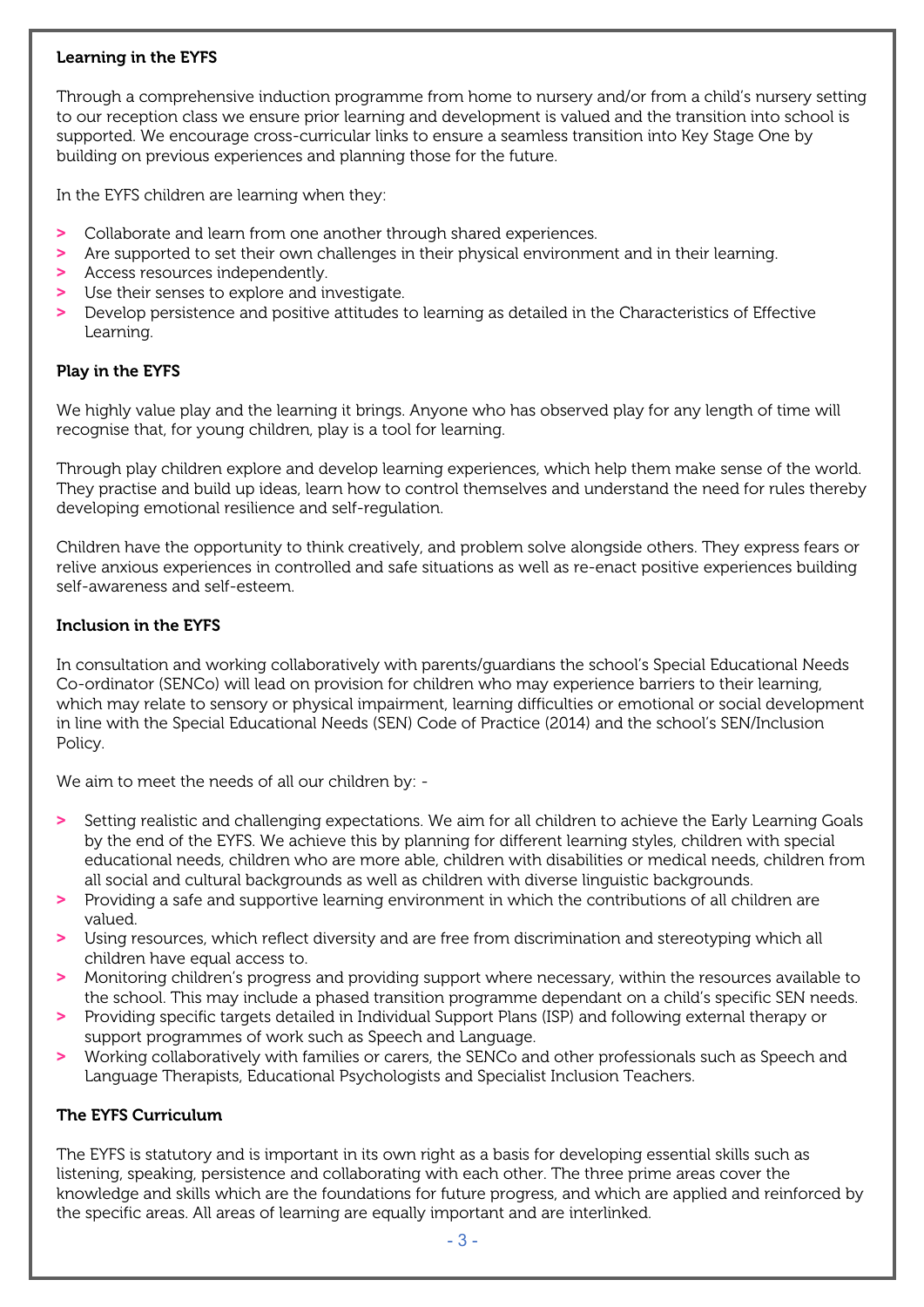The Development Matters and the Early Learning Goals guide our long-term planning together with the termly topics. In Nursery activities are planned around the children's current needs, schemas and interests to ensure all areas of the EYFS curriculum are embraced.

Weekly Planning focuses on day-to-day organisation of activities. It takes into account that children's learning is not necessarily sequential and that they may need time to consolidate, repeat and extend their learning in their own way. All planning is evaluated on an on-going basis and adapted in response to the children's needs and interests.

#### Assessment in the EYFS

During the children's first half term, the teacher assesses each child's development and learning attainment against the criteria set out in Development Matters and the Early Learning Goals. It is also a time for the teacher to discover the unique personality and interests of each child.

We make regular assessments of children's learning and use this information to ensure future planning reflects individual or group needs. Once a term, summative assessments are entered on to a Cohort Tracking Grid.

Formative assessment in the Foundation Stage is continuous and takes the form of observations, examples of child-initiated work and samples of dated work from books as well as photographs. Professional discussions take place each day to share practitioner's assessments with the child's key worker.

We have regular parents' meetings to ensure parents/carers are informed of their child's progress and next steps in learning. In addition to this, parents receive an annual report that offers detailed comments on each child's progress in each area of learning and their Characteristics of Effective Learning. It highlights the child's strengths and development needs.

#### Working with Parents/ carers.

We recognise the importance of working alongside parents and other significant adults during a child's education. We do this through: -

- **>** Inviting all parents/carers to an induction meeting/home visit during the term before their child starts school.
- **>** Giving the children the opportunity to spend several mornings or afternoons with their teacher before starting school.
- **>** Inviting new parents into the classroom in their child's first term to take part in Foundation activities.
- **>** Providing formal meetings for parents during the school year to discuss children's progress.
- **>** Welcoming parents to discuss any concerns with the teacher and/or teaching assistants.
- **>** Working to build good relationships with families to promote a regular two-way flow of information.
- **>** Digital platforms are used to communicate with parents (Tapestry in nursery classes and Class Dojo in Reception)

#### The Environment and Resources in the EYFS

A rich and varied 'enabling' environment is actively planned for and continuously developed with varied multi-cultural and inclusive resources to encourage exploratory play-based learning and challenge. The learning environment encompasses both indoor and outdoor provisions, which are of equal importance. Children are encouraged to experience all areas of the learning environment in all weathers. We encourage children to plan their own selection of activities balanced with adult initiated activities.